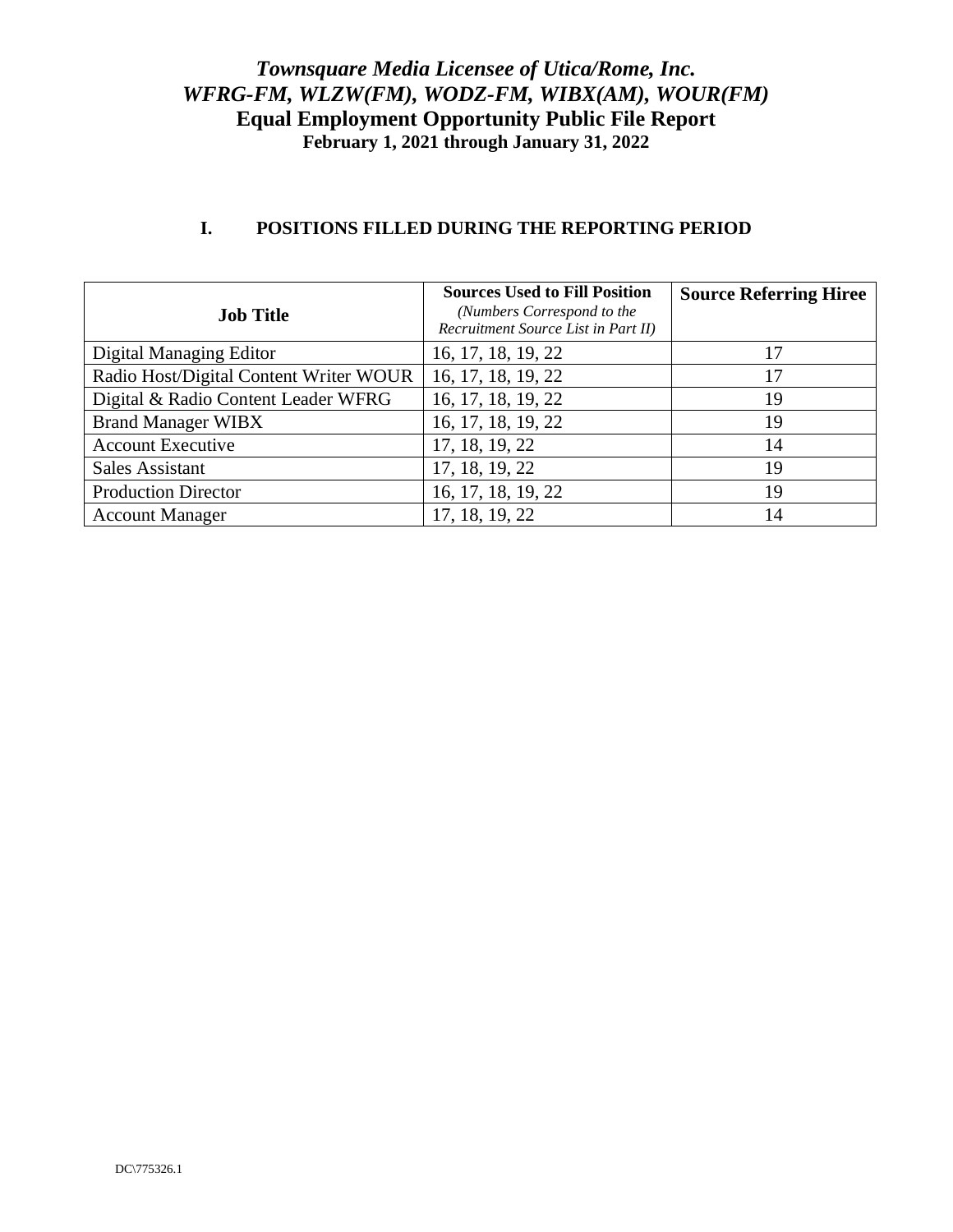| No.                                             | <b>Recruitment Source</b><br>(Name, address, contact person, telephone number) | <b>Entitled to</b><br><b>Vacancy</b><br><b>Notification</b><br>(Y/N) | <b>No. Interviewees</b><br><b>Referred During</b><br><b>Reporting Period by</b><br><b>Source</b> |
|-------------------------------------------------|--------------------------------------------------------------------------------|----------------------------------------------------------------------|--------------------------------------------------------------------------------------------------|
| $\mathbf{1}$                                    | <b>Working Solutions One Stop Center</b>                                       | N                                                                    | $\overline{0}$                                                                                   |
|                                                 | NYS Office Building                                                            |                                                                      |                                                                                                  |
| $\overline{2}$                                  | Mohawk Valley Community College                                                | $\mathbf N$                                                          | $\overline{0}$                                                                                   |
|                                                 | <b>Employment Office</b>                                                       |                                                                      |                                                                                                  |
| $\mathbf{3}$                                    | Herkimer County Community College                                              | $\mathbf N$                                                          | $\boldsymbol{0}$                                                                                 |
|                                                 | <b>Career Counseling Center</b>                                                |                                                                      |                                                                                                  |
| $\overline{\mathbf{4}}$                         | <b>Utica College</b>                                                           | $\mathbf N$                                                          | $\boldsymbol{0}$                                                                                 |
| 5                                               | Utica School of Commerce                                                       | $\mathbf N$                                                          | $\overline{0}$                                                                                   |
| 6                                               | <b>SUNYIT Career Services</b>                                                  | $\mathbf N$                                                          | $\overline{0}$                                                                                   |
| $\overline{7}$                                  | Women's Employment & Resource Center                                           | $\overline{N}$                                                       | $\boldsymbol{0}$                                                                                 |
| 8                                               | <b>NAACP</b>                                                                   | $\mathbf N$                                                          | $\boldsymbol{0}$                                                                                 |
| 9                                               | On-Air Announcement via Townsquare Media<br>WLZW, WFRG, WIBX, WODZ             | $\mathbf N$                                                          | $\overline{0}$                                                                                   |
| 10                                              | <b>SUNY IT Job Fair</b>                                                        | ${\bf N}$                                                            | $\theta$                                                                                         |
| 11                                              | <b>HCCC Job Fair</b>                                                           | ${\bf N}$                                                            | $\boldsymbol{0}$                                                                                 |
| 12                                              | NYS Department of Labor                                                        | $\overline{N}$                                                       | $\overline{0}$                                                                                   |
|                                                 | Mohawk Valley Job Bank                                                         |                                                                      |                                                                                                  |
| 13                                              | New York State Broadcasters Assoc.                                             | $\mathbf N$                                                          | $\overline{0}$                                                                                   |
| 14                                              | <b>Internal Referral</b>                                                       | $\overline{N}$                                                       | $\overline{4}$                                                                                   |
| 15                                              | www.utica.craigslist.com                                                       | $\mathbf N$                                                          | $\boldsymbol{0}$                                                                                 |
| 16                                              | AllAccess.com                                                                  | $\mathbf N$                                                          | $\overline{2}$                                                                                   |
| 17                                              | Indeed.com (via Greenhouse)                                                    | N                                                                    | 15                                                                                               |
| 18                                              | LinkedIn (via Greenhouse)                                                      | $\overline{N}$                                                       | 6                                                                                                |
| 19                                              | Townsquaremedia.com                                                            | $\overline{N}$                                                       | 14                                                                                               |
| 20                                              | Glassdoor.com                                                                  | $\overline{N}$                                                       | $\overline{0}$                                                                                   |
| 21                                              | Careerbuilder.com                                                              | $\overline{N}$                                                       | $\theta$                                                                                         |
| 22                                              | Station Websites (BigFrog104.com,                                              | ${\bf N}$                                                            | $\overline{0}$                                                                                   |
|                                                 | Lite987.com, 961TheEagle.com, &                                                |                                                                      |                                                                                                  |
|                                                 | WIBX950.com)                                                                   |                                                                      |                                                                                                  |
| 23                                              | SBE.org (Society of Broadcast Engineers)                                       | ${\bf N}$                                                            | $\boldsymbol{0}$                                                                                 |
| 24                                              | Does Not Specify                                                               | $\mathbf N$                                                          | $\overline{0}$                                                                                   |
| TOTAL INTERVIEWEES DURING 12-MONTH PERIOD<br>41 |                                                                                |                                                                      |                                                                                                  |

### **II. RECRUITMENT SOURCE LIST**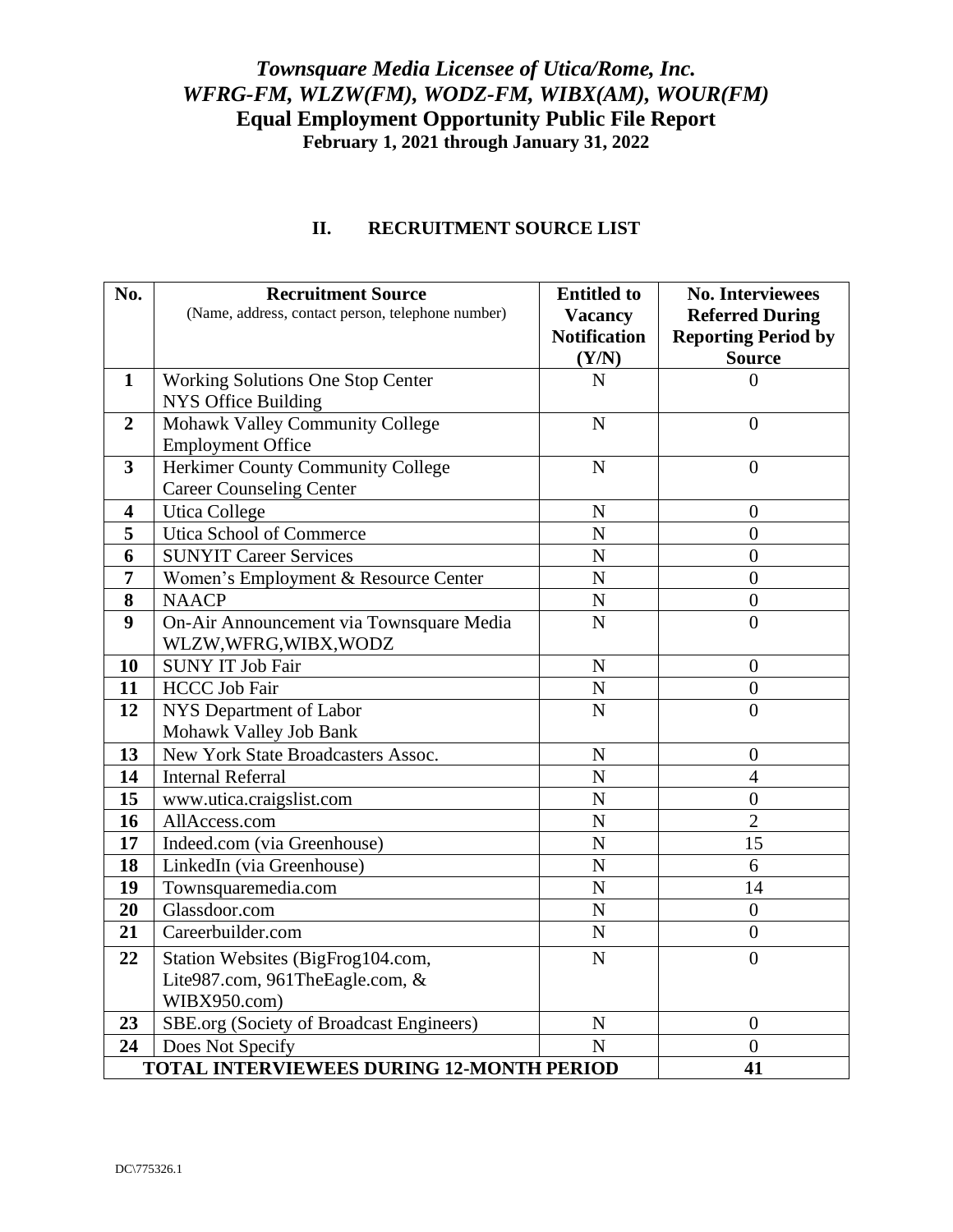### **III. OUTREACH INITIATIVES**

| No.                     | <b>Type of Outreach Initiative</b><br>$(e.g.$ internship, job fair, etc.)                | <b>Brief Description of Activity</b>                                                                                                                                                                                                                                                                                                                                                                                                                                                                                                                                                                   |
|-------------------------|------------------------------------------------------------------------------------------|--------------------------------------------------------------------------------------------------------------------------------------------------------------------------------------------------------------------------------------------------------------------------------------------------------------------------------------------------------------------------------------------------------------------------------------------------------------------------------------------------------------------------------------------------------------------------------------------------------|
| $\mathbf{1}$            | <b>Hosting Online Job Fair</b>                                                           | Townsquare Media Utica hosted ten online job fairs for<br>several local businesses: 2/22/21-3/7/21; 3/15/21-<br>4/4/21; 4/12/21-4/25/21; 5/10/21-5/31/21; 5/17/21-<br>8/31/21; 6/28/21-7/18/21; 7/19/21-8/1/21; 8/2/21-<br>12/31/21; 9/1/21-10/03/21; and 11/8/21-11/28/21. Our<br>on-air staff and programming managers met with the<br>businesses to assess their hiring needs, and then ran an<br>extensive on-air and online 3-week program for each.<br>Participants included manufacturers, local government<br>entities, labor unions, non-profit organizations, and<br>other local businesses. |
| $\overline{2}$          | <b>Participation in Events</b><br><b>Sponsored by Educational</b><br><b>Institutions</b> | Townsquare Media Utica held a virtual seminar with<br>Sauquoit High School. Our Digital Managing Editor<br>educated students on 10/5/21 about digital media<br>careers and digital copyright infringement.                                                                                                                                                                                                                                                                                                                                                                                             |
| $\mathbf{3}$            | <b>Internship Program</b>                                                                | We participated in an internship program through<br>NYSBA that enabled us to hire two local college<br>students who came into our office and trained with<br>multiple departments from 6/2021-12/2021.                                                                                                                                                                                                                                                                                                                                                                                                 |
| $\overline{\mathbf{4}}$ | <b>Participation in Events</b><br><b>Sponsored by Educational</b><br><b>Institutions</b> | On 4/21/21, our Market President presented on a panel<br>to college students from the Roy H. Park School of<br>Communication at Ithaca College and Cayuga<br>Community College, about careers in local media.<br>Forty-seven students attended the virtual event.                                                                                                                                                                                                                                                                                                                                      |
| 5                       | <b>Participation in Events</b><br><b>Sponsored by Educational</b><br><b>Institutions</b> | Our WLZW Assistant Brand Manager was a panel<br>presenter for a NYSBA College Outreach Webinar on<br>11/2/21. Students from 13 colleges participated in this<br>event.                                                                                                                                                                                                                                                                                                                                                                                                                                 |
| 6                       | <b>Participation in Events</b><br><b>Sponsored by Educational</b><br><b>Institutions</b> | Our Production Director and Digital Managing Editor<br>hosted an interactive presentation with Oneida County<br>School & Business Alliance at Clinton Central School<br>on 12/10/21.                                                                                                                                                                                                                                                                                                                                                                                                                   |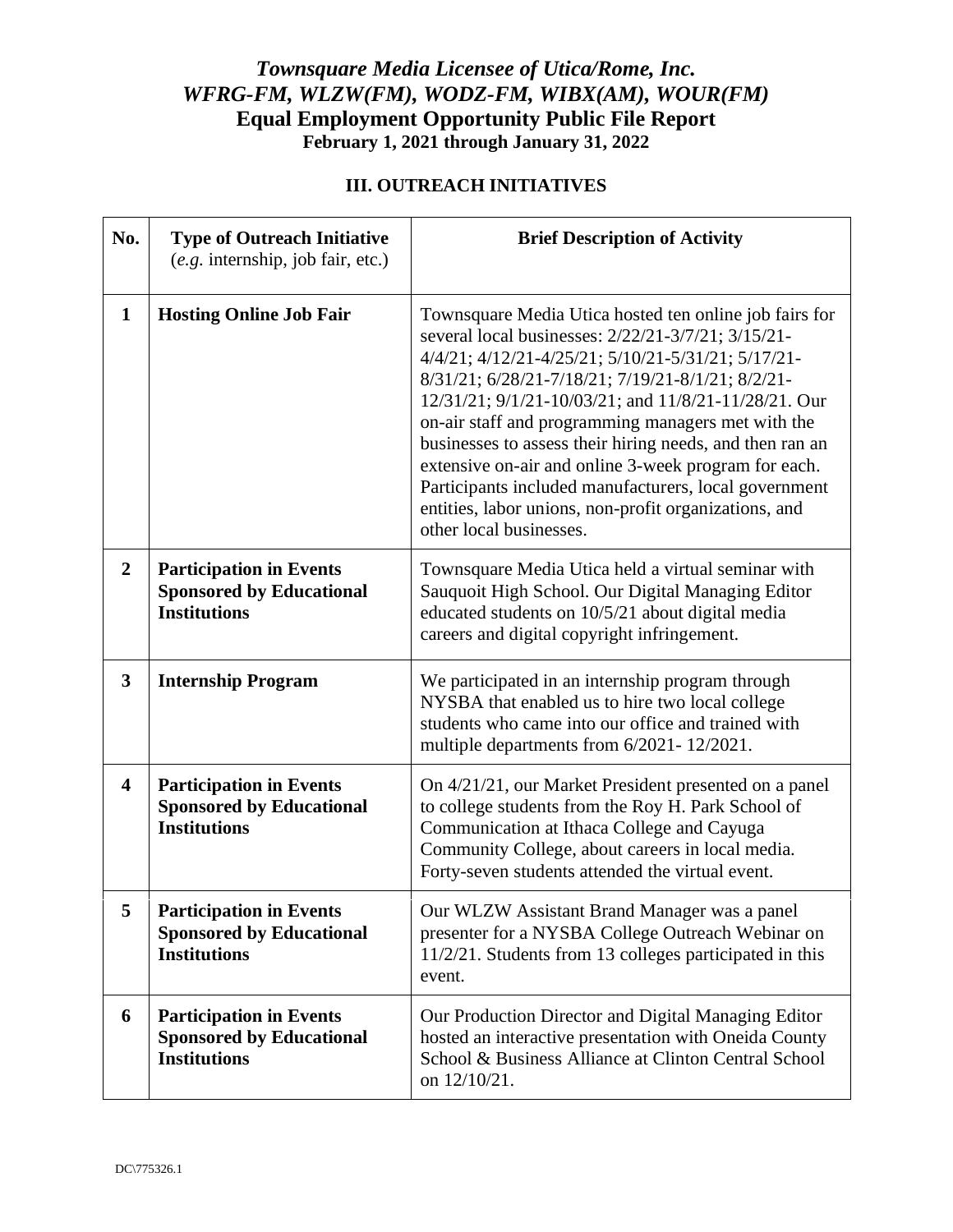| No.            | <b>Type of Outreach Initiative</b><br>$(e.g.$ internship, job fair, etc.)                                                               | <b>Brief Description of Activity</b>                                                                                                                                                                                                                                                                                                                                                                                                                                                                                                                                                                                                                                |
|----------------|-----------------------------------------------------------------------------------------------------------------------------------------|---------------------------------------------------------------------------------------------------------------------------------------------------------------------------------------------------------------------------------------------------------------------------------------------------------------------------------------------------------------------------------------------------------------------------------------------------------------------------------------------------------------------------------------------------------------------------------------------------------------------------------------------------------------------|
| $\overline{7}$ | Participation in other<br>activities designed to widely<br>disseminate information about<br>employment opportunities in<br>broadcasting | For the calendar year of 2021, our Director of Sales was<br>a member of the Utica Chamber Board of Directors, and<br>our Market President was a member of the Utica<br>Chamber Marketing Committee and served as<br>Chairperson of the New York State Broadcasters<br>Association.                                                                                                                                                                                                                                                                                                                                                                                  |
| 8              | <b>Establishment of Training</b><br>Program                                                                                             | Our Market President, Sales Manager and Brand<br>Managers provide ongoing training and meeting<br>sessions to allow employees to progress their skills in<br>order to qualify for promotions within the stations.<br>Every Wednesday, our Digital Managing Editor hosted<br>a digital content training meeting for all on-air talent.                                                                                                                                                                                                                                                                                                                               |
| 9              | <b>Establishment of Training</b><br>Program                                                                                             | Our company has instituted a formal "Townsquare<br>University" training program that is required of all<br>newly hired Account Executives. This is an extensive<br>and robust training program covering topics such as<br>multi-media advertising, sales training, solution-based<br>selling, and much more. Participants are required to<br>participate in daily webinar classes, coupled with in-<br>field training assignments and must have a passing<br>grade to graduate. All Account Executives are also<br>trained in Wide Orbit Software. One Account Executive<br>participated in this training during the reporting period,<br>in October/November 2021. |
| 10             | <b>Establishment of Training</b><br>Program                                                                                             | Our entire team of Account Executives completed the<br>Simplify Bullseye self-paced digital training course on<br>12/13/21. In addition, from 1/19/21-3/23/21 our Market<br>President participated in the Center for Sales Strategy<br>Talent Focused Management Program that focused on<br>recruitment and development of talent.                                                                                                                                                                                                                                                                                                                                  |
| 11             | <b>Establishment of Training</b><br>Program                                                                                             | Our Brand Managers, Digital Managing Editor,<br>Director of Sales and Townsquare team regularly<br>engage in group brainstorming sessions as well as<br>training sessions to create customized client marketing<br>campaigns and to teach staff how to adapt to changes in<br>the radio environment. These sessions are ongoing and                                                                                                                                                                                                                                                                                                                                 |